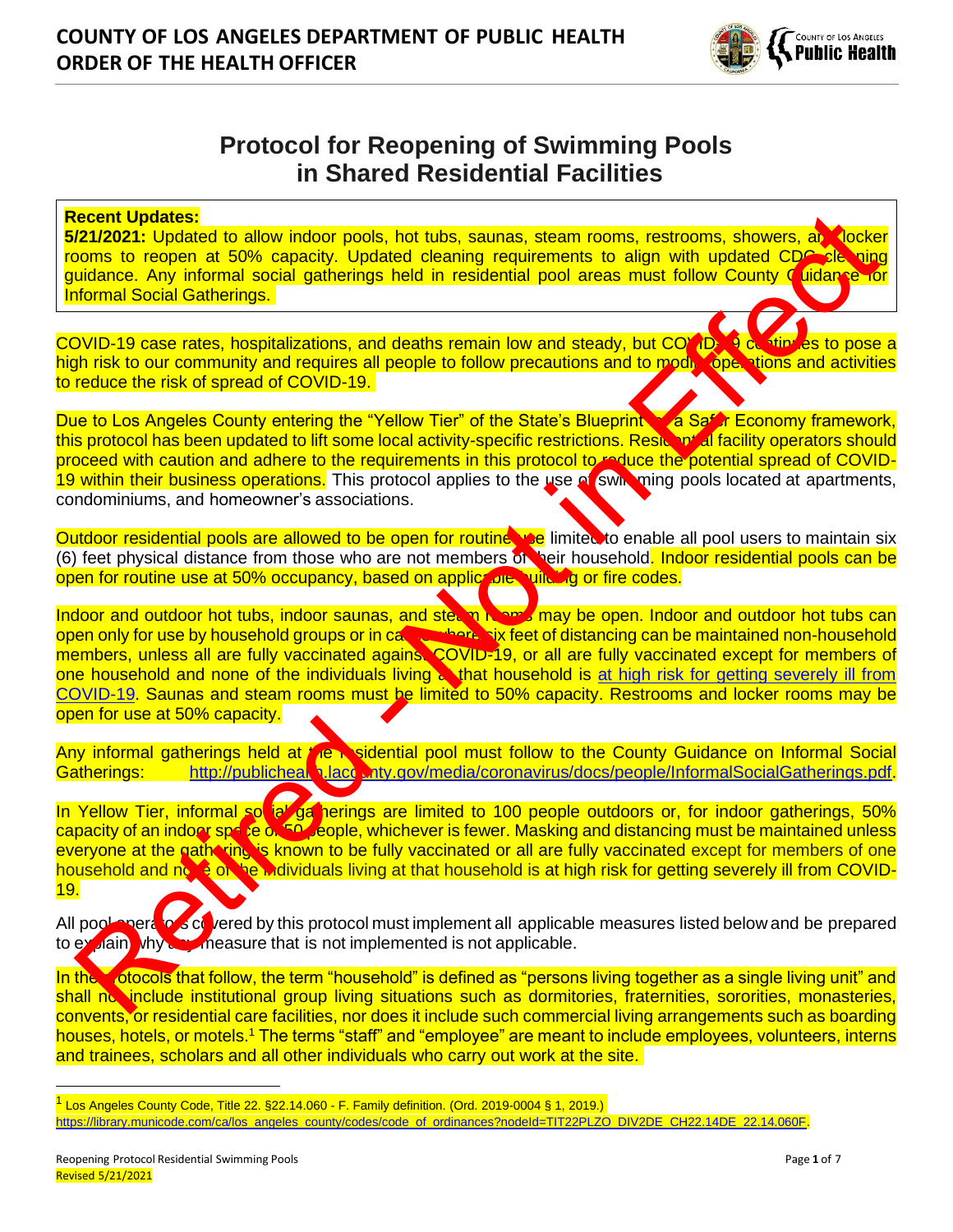

The term "swimmers," "participants," "visitors," "spectators," or "customers" should be understood to include members of the public and others who are not staff or employees who spend time at the business or site.

The terms "establishment", "site", and "facility" both refer to the building, grounds, and any adjacent buildings or grounds at which permitted activities are conducted.

- two (2) weeks or more after they have received the second dose in a 2-dose COVID-19 vaccine series (e.g., Pfizer-BioNTech or Moderna), OR
- two (2) weeks or more after they have received a single-dose COVID-19 vaccine (e.g., Johnson and Johnson (J&J/Janssen).

- (1) Workplace policies and practices to protect employee health
- (2) Measures to ensure physical distancing
- (3) Measures to ensure infection control
- (4) Communication with employees and the public
- (5) Measures that ensure equitable access to critical services

| grounds at which permitted activities are conducted.                                                                                                                                                                                                                                                                |
|---------------------------------------------------------------------------------------------------------------------------------------------------------------------------------------------------------------------------------------------------------------------------------------------------------------------|
| In the protocols that follow, people are considered "fully vaccinated against COVID-19" at:                                                                                                                                                                                                                         |
| two (2) weeks or more after they have received the second dose in a 2-dose COVID-19 vaccine series<br>(e.g., Pfizer-BioNTech or Moderna), OR                                                                                                                                                                        |
| • two (2) weeks or more after they have received a single-dose COVID-19 val cine (e.g., cohnson and<br>Johnson (J&J/Janssen).                                                                                                                                                                                       |
| Please note: This document may be updated as additional information and resources be compavailable so be<br>sure to check the LA County website http://www.ph.lacounty.gov/media/Coro avirus regularly for any updates<br>to this document.                                                                         |
| This checklist covers:<br>(1) Workplace policies and practices to protect employee health<br>(2) Measures to ensure physical distancing<br>(3) Measures to ensure infection control<br>(4) Communication with employees and the public<br>(5) Measures that ensure equitable access to critical services            |
| These five key areas must be addressed as your faility level is any reopening protocols.<br>All residential pool operators cover to be protocol must implement all applicable<br>measures listed below and be prepared to xplain why any measure that is not implemented is<br>not applicable to the business.      |
| <b>Business name:</b>                                                                                                                                                                                                                                                                                               |
| <b>Facility Address:</b>                                                                                                                                                                                                                                                                                            |
| <b>Date Posted:</b>                                                                                                                                                                                                                                                                                                 |
| A. WORKPLACE OLNIES AND PRACTICES TO PROTECT EMPLOYEE HEALTH                                                                                                                                                                                                                                                        |
| (CHECK ALL THE TAPPLY TO THE FACILITY)<br>Check he e there are no onsite employees for the facility/property. Skip to Section B.                                                                                                                                                                                    |
| very he will can carry out their work duties from home has been directed to do so.<br>❏                                                                                                                                                                                                                             |
| $\Box$<br>dreadore staff (those above age 65, those with chronic health conditions) are assigned work that can be<br>don, from home whenever possible and should discuss any concerns with their healthcare provider or<br>occupational health services to make appropriate decisions on returning to the workplace |

- ❑ All employees (including facility staff, and operations staff, collectively referred to as "employees") have been told not to come to work if sick, or if they are exposed to a person who has COVID-19.
- □ Employees are provided information on employer or government-sponsored leave benefits the employee may be entitled to receive that would make it financially easier to stay at home. See additional information on [government programs supporting sick leave and worker's compensation for COVID-19,](https://www.labor.ca.gov/coronavirus2019/#chart) including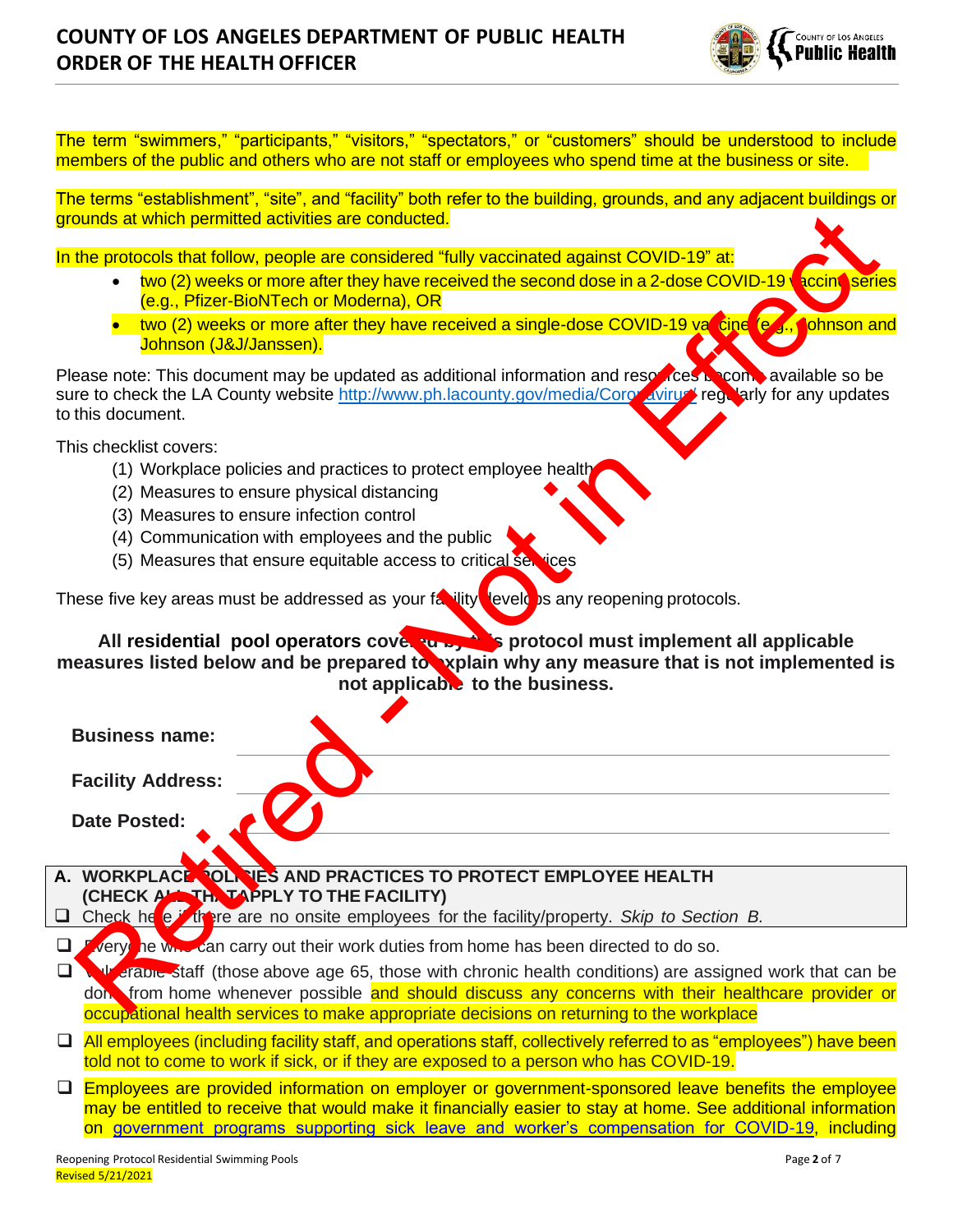

employee's sick leave rights under the [2021 COVID-19 Supplemental Paid Sick Leave Law.](https://www.dir.ca.gov/dlse/COVID19Resources/FAQ-for-SPSL-2021.html)

❑ [Screenings](http://publichealth.lacounty.gov/media/Coronavirus/docs/business/EntryScreening.pdf) are conducted before employees, and other visitors may enter the workspace, in compliance with the LA County DPH [Entry Screening Guidance.](http://publichealth.lacounty.gov/media/Coronavirus/docs/business/EntryScreening.pdf) Checks must include a check-in concerning cough, shortness of breath, difficulty breathing, fever or chills, or a new loss of taste or smell, and whether the individual is currently under isolation or quarantine orders. These checks can be done upon the employees' arrival or through alternative methods such as on-line check in systems or through signage posted at the entry of the facility stating that employees with these symptoms must not enter the premises. A tex verature check should also be done at the worksite if feasible.

- $\circ$  Negative Screen (Cleared). If the person has no symptom(s) and no contact with a known COVID-19 case in the last 10 days, they can be cleared to enter and work for that day.
- o Positive Screen (Not Cleared):
	- If the person was not fully vaccinated against COVID-19<sup>2</sup> and hat had contact with a known COVID-19 case in the last 10 days or is currently under quarantine orders, they may not enter or work in the field and must be sent home immediately to quarantine at home. Provide them with the quarantine instructions found at ph.lacounty.gov/covide darantine.
	- If the person is showing any of the symptoms noted above  $\bullet$  is currently under isolation orders, they may not enter or work in the field and must be sent home immediately to isolate at home. Provide them with the isolation instructions found at ph.lacounty.gov/covidisolation.
- □ Upon being informed that one or more employees test positive for on has symptoms consistent with COVID-19 (case), the employer has a plan or protocol in place to have the case(s) isolate themselves at home and require the immediate self-quarantine of all employees  $t_i$ , it had a workplace exposure to the case(s). The employer's plan should consider a protocol for all quarantined employees to have access to or be tested for COVID-19 in order to determine whether there have been a ditional workplace exposures, which may require additional COVID-19 control measures.
- □ In the event that 3 or more cases are identified with. the workplace within a span of 14 days the employer must report this cluster to the Los Angeles Department of Public Health at (888) 397-3993 or (213) 240-7821 or online at www.redcap.link/covidreport. If a cluster is identified at a worksite, the Department of Public Health will initiate a cluster response which includes providing infection control guidance and recommendations, technical support, and site-specific control measures. A public health case manager will be assigned to the cluster investigation to help guide the facility response. The Department of Public Health will need the facility's immediate cooperation to determine whether the cluster of cases constitutes an outbreak of COVID-19. armingof through alternative methods such as on-line check in systems of through alternative of the distingeneous control as the basic of the distingeneous control as the basic of the distingeneous control as the basic of
- □ Employees who have contact with others are offered, at no cost, an appropriate face mask that covers the nose and mouth. For more in ormation, see LAC DPH COVID-19 Mask webpage at http://publichealth. lacounty.gov/ac/ncorona2009/masks. The mask is to be worn by the employee at all times during the workday when in contact or likely to come into contact with others. Employees who have been instructed by their medical **provident that they should not wear a face mask must wear a face shield with a drape on the** bottom edge, to be in compliance with State directives, as long as their condition permits it. A drape that is form fitting under the chin is preferred. Masks with one-way valves should not be used.

□ Fmplo ees who are in regular close contact with customers or who are in a closed, indoor space with usto who are not wearing face masks (e.g., conducting entry screenings or serving meals) must be provided a face shield to wear in addition to a face mask. It is strongly recommended that workers that are in close contact indoors with customers who are not wearing face masks be provided with masks that are more effective at protecting against small aerosol transmission, including but not limited to fit-tested N95 (preferred), KN95 or double-masks, given the higher risks of COVID-19 spread indoors. For more information see the LA County DPH COVID-19 mask webpage at [https://ph.lacounty.gov/masks.](https://ph.lacounty.gov/masks)

<sup>&</sup>lt;sup>2</sup> People are considered fully vaccinated against COVID-19 two (2) weeks or more after they have received the second dose in a 2-dose COVID-19 vaccine series (e.g., Pfizer-BioNTech or Moderna), or two (2) weeks or more after they have received a single-dose COVID-19 vaccine (e.g., Johnson and Johnson (J&J/Janssen).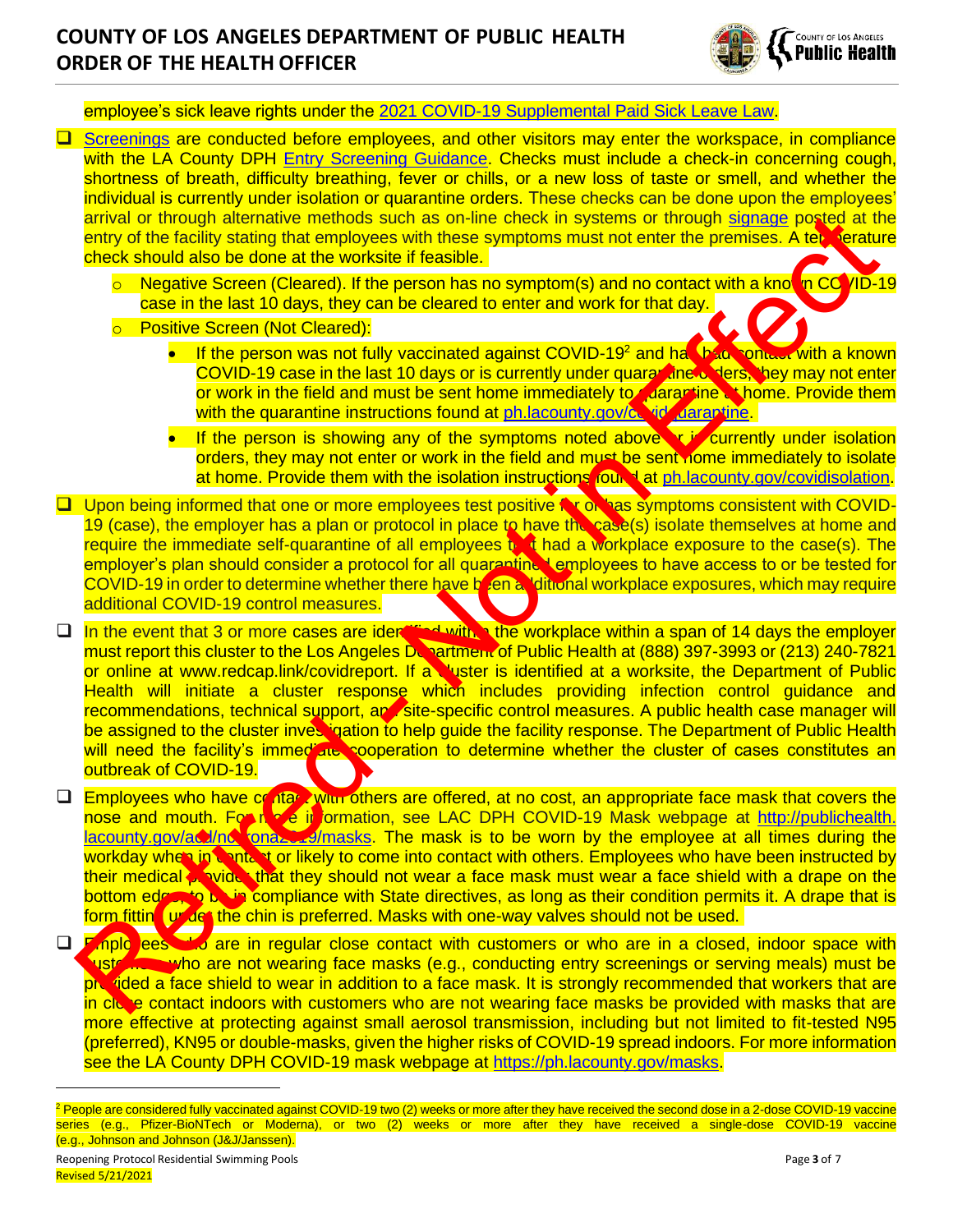

- ❑ Face shields are optional for employees that show acceptable proof of full vaccination against COVID-19 to their employer; wearing a face mask is still required. For fully vaccinated employees who have shown proof of their full vaccination against COVID-19 and choose not to wear a face shield, the employer should create and keep a written record that documents that each of these employees has shown them acceptable proof of vaccination. The employer does not need to keep a copy of the proof of full vaccination shown.
	- o People are considered fully vaccinated for COVID-19 at ≥2 weeks after they have received the second dose in a 2-dose series (Pfizer-BioNTech or Moderna), or ≥2 weeks after they have receive. A single dose vaccine (Johnson and Johnson [J&J]/Janssen).
	- $\circ$  The following are acceptable for the employee to show their employer as proof of full vaccination for COVID-19: Vaccination card (which includes name of person vaccinated, type of vaccine provided and date last dose administered) OR a photo of a vaccination card as a schara e document OR a photo of the attendee's vaccine card stored on a phone or electronic device  $\mathbf C$  do ame itation of full vaccination from a healthcare provider (which includes name of person valogina, ad and confirms that the person is fully vaccinated for COVID-19).
- $\Box$  Employees are instructed to wash (if applicable) or replace their face may is de-
- □ To ensure that masks are worn consistently and correctly, employees are discouraged from eating or drinking except during their breaks when they are able to safely remove their masks and physically distance from others. At all times when eating or drinking, employees must maintain at least a six-foot distance from others. When eating or drinking, it is preferred to do so outdoors and a vay from on ers, if possible. Eating or drinking at a cubicle or workstation is preferred to eating in a breakroom **is eating** in a cubicle or workstation provides greater distance from and barriers between workers. and the operation of the seale of the seale of COUL-19 and 20 webstar they have received the seale of the seale of the seale of the seale of the seale of the seale of the seale of the seale of the seale of the seale of the
	- o Occupancy is reduced and space between employies is maximized in any room or area used by employees for meals and/or breaks. This has been achieved by:
	- $\circ$  Posting a maximum occupancy that is consistent with enabling a distance of at least six feet between individuals in rooms or areas used for brea.
	- $\circ$  Staggering break or mealtimes to reduce on pancy in rooms or areas used for meals and breaks; and
	- o Placing tables at least eight feet apart and assuring six feet between seats, removing or taping seats to reduce occupancy, placing markings on floors to assure distancing, and arranging seating in a way that minimizes face-to- $\Box$ ce contact. Use of partitions is encouraged to further prevent spread but should not be considered a substitute for reducing occupancy and maintaining physical distancing.
- $\Box$  Employees need not wear a in se m isk when the employee is entering the water.
- $\Box$  Shifts are staggered or rotated to limit the number of employees present at the aquatic venue at the same time.
- □ Disinfectant and related supplies are available to employees at the following location(s):

 $\overline{\phantom{a}}$  , and the contribution of the contribution of the contribution of the contribution of the contribution of the contribution of the contribution of the contribution of the contribution of the contribution of the

\_\_\_\_\_\_\_\_\_\_\_\_\_\_\_\_\_\_\_\_\_\_\_\_\_\_\_\_\_\_\_\_\_\_\_\_\_\_\_\_\_\_\_\_\_\_\_\_\_\_\_\_\_\_\_\_\_\_\_\_\_\_\_\_\_\_\_\_\_\_

- ❑ Hand sanitizer effective against COVID-19 is available to all employees at the following location(s): \_\_\_\_\_\_\_\_\_\_\_\_\_\_\_\_\_\_\_\_\_\_\_\_\_\_\_\_\_\_\_\_\_\_\_\_\_\_\_\_\_\_\_\_\_\_\_\_\_\_\_\_\_\_\_\_\_\_\_\_\_\_\_\_\_\_\_\_\_\_
- □ Employees are allowed frequent breaks to wash their hands.
- $\Box$  A spotor this protocol has been distributed to each employee.
- $\Box$  All poncies described in this checklist other than those related to terms of employment are applied to staff of delivery and any other companies who may be on the premises as third parties.
- ❑ Optional Describe other measures: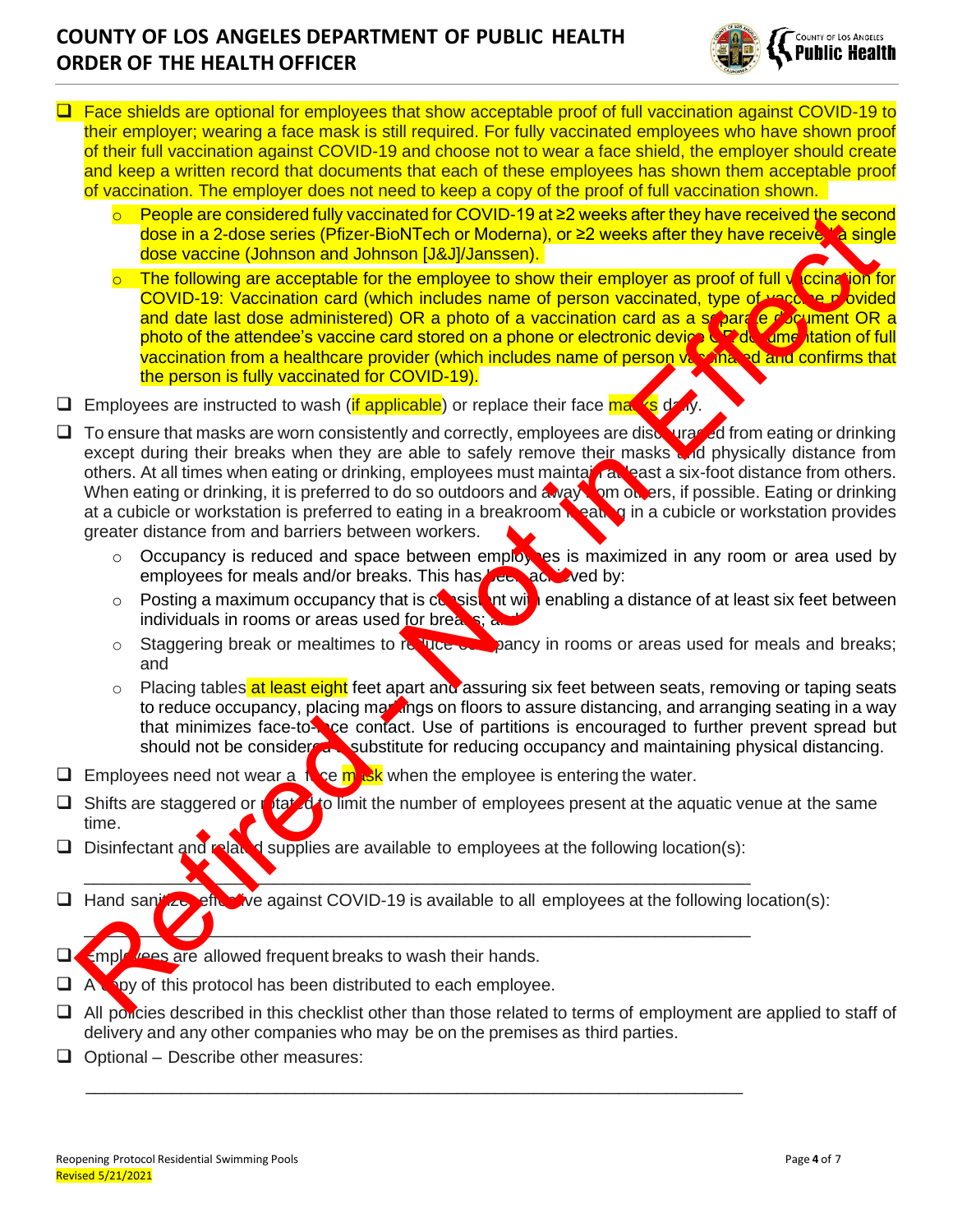

### **B. MEASURES TO ENSURE SOCIAL DISTANCING**

❑ Outdoor pools may be open for routine use. Use of the pool facility must be limited to enable all pool users to maintain 6 feet physical distance from those who are not members of their household.

#### o Maximum permitted pool user capacity: <u>success</u>

- ❑ Indoor operations. Pool operations that are offered indoors, including indoor pools, restrooms, showers, saunas, steam rooms and locker rooms are limited to 50% of the facility's maximum indoor occuparts based on applicable Building or Fire Code. Operation of these indoor facilities must additionally follow the County Protocol for Gyms and Fitness Establishments. in[d](https://www.cdc.gov/coronavirus/2019-ncov/need-extra-precautions/people-with-medical-conditions.html/)uced operations. Pool operations that do offered indoor operations and provide a manual provide the political interest in the other code. Operation of the code of the foling interest in the stationally folious and princ
	- $\circ$  Maximum number of patrons in the facility limited to:
- **□** Outdoor hot tubs/spas/jacuzzi may be open for use by household groups or to in vide als from different households in cases where six feet of distancing can be maintained, unless all and fully vaccinated against COVID-19 or all are fully vaccinated except for members of one household and none of the individuals living at that household is at high risk for getting severely ill from COVID-19.
- ❑ Inform all resident households about pool user capacity limit.
- □ Consider implementing reservations for pool use. For example, this could include reserving full lanes for individual lap swimming and half-lanes for individual household use.
- □ Lap swimmers should keep a 6 feet physical distance from these they do not live with, unless all are fully vaccinated against COVID-19. It may be necessary to limit the number of swimmers that may use a lane for lap swimming at any given time.
- □ If a lifeguard is on-duty, the lifeguard is not also expected it monitor handwashing, use of face masks, or social distancing of others.
- $\Box$  It is recommended that a designated person or group of responsible for monitoring and ensuring that the maximum number of pool users as set of the the pove is not exceeded. The designated person should also monitor adherence to all interim guideline
- □ Measures to ensure social distancing (individuals can remain at least 6 feet apart from those they do not live with) have been implemented, unless all are fully vaccinated against COVID-19 or all are fully vaccinated except for members of one hot sehold and none of the individuals living at that household is at high risk for getting severely ill from COVID-1
	- Change deck layouts and other areas surrounding the pool to ensure that the standing and seating areas can support physical distancing requirements, while maintaining clear deck space of 4 feet around the pool, as required by State law. This can include removing chairs or taping off areas to discourage  $\mu$  e.
	- o Providing hysical cues or guides (for example, lane lines in the water or chairs and tables on the deck) and signs and visual cues (for example, tape on the decks, floors, or sidewalks) to ensure that residents and swimmers stay at least 6 feet apart, both in and out of the water.
- □ Consider prohit ting guests that are not residents of the apartment, condominium or homeowner's association from using the pool facilities.

artics or gatherings at the pool must follow County Guidance for Informal Social Gatherings.

### **C. MEASURES FOR INFECTION CONTROL**

❑ The HVAC system is in good, working order; to the maximum extent possible, ventilation has been increased. Effective ventilation is one of the most important ways to control small aerosol transmission. Consider installing portable high-efficiency air cleaners, upgrading the building's air filters to the highest efficiency possible and making other modifications to increase the quantity of outside air and ventilation in offices and other spaces. See California Department of Public Health [Interim Guidance for Ventilation, Filtration and Air](https://www.cdph.ca.gov/Programs/CID/DCDC/Pages/COVID-19/Interim-Guidance-for-Ventilation-Filtration-and-Air-Quality-in-Indoor-Environments.aspx)  [Quality in Indoor Environments](https://www.cdph.ca.gov/Programs/CID/DCDC/Pages/COVID-19/Interim-Guidance-for-Ventilation-Filtration-and-Air-Quality-in-Indoor-Environments.aspx) for detailed information.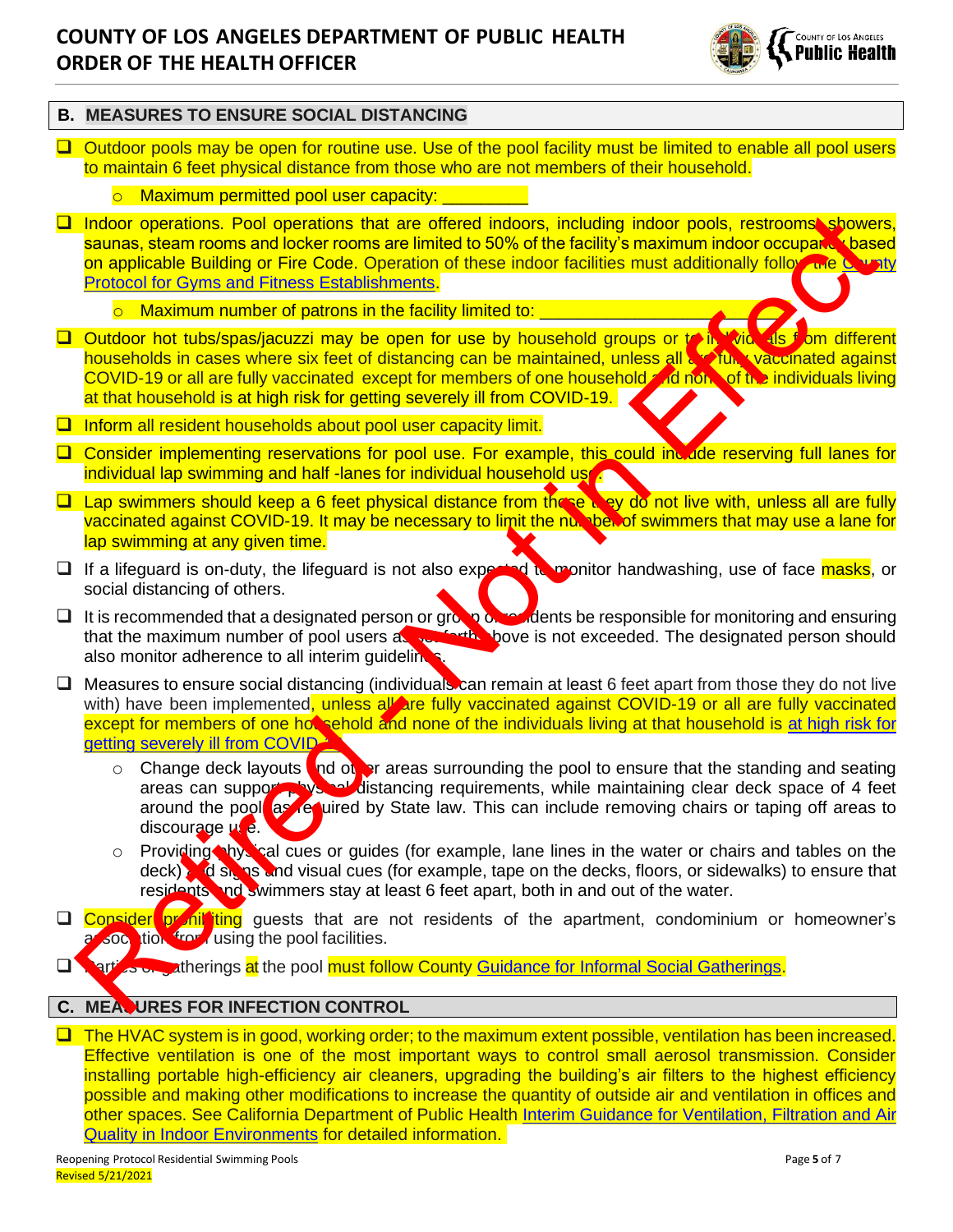

- o Please Note: Ventilation and other indoor air quality improvements are an addition to, and not a replacement for, mandatory protections including wearing face masks (except in certain high-risk environments that require using proper respiratory protection), maintaining at least six feet of distance between people, washing hands frequently, and limiting activities that bring together people from different households.
- $\circ$  Increase introduction and circulation of outdoor air as much as possible by opening windows and doors, using fans, or other methods. Consider installing portable high-efficiency air caners, upgrading the building's air filters to the highest efficiency possible, and making other mesting stions to increase the quantity of outside air and ventilation in all working areas.
- o However, do not open windows and doors if doing so poses a safety risk to staff, residents, or swimmers.
- □ Visitors arriving at the establishment are reminded to wear a face mask at all time (except while in thewater) while in the establishment or on the grounds of the establishment. This applies to adults and to children 2 years of age and older. Persons who have been instructed by their medical provider that they should not wear a face mask must wear a face shield with a drape on the bottom edge, to be in compliance with State directives, as long as their condition permits it. A drape that is form fitting under the chin is preferred. Masks with one-way valves must not be used. The transformation an[d](http://ph.lacounty.gov/covidquarantine) orientation of outdoor air as much as possible, and propring with the burst in the propriate the burst and the burst and the burst and the burst and the burst and the burst and the burst and the case
- □ Entry screenings</u> are conducted before visitors may enter the facility in compliance with County Screening Guidance. Checks must include a check-in concerning cough, shot nesse f breath, difficulty breathing, fever or chills, or a new loss of taste or smell, and whether the individual is surrentlyunder isolation or quarantine orders. These checks can be done in person or through alternative in sthods such as on-line check in systems or through signage posted at the entrance to the facility stating that visitors with these symptoms should not enter the premises.
	- o Negative Screen (Cleared). If the person has to syn ptom(s) and no contact with a known COVID-19 case in the last 10 days, they can be cleared to enter for that day.
	- o Positive Screen (Not Cleared):
		- If the person has had contact with a known COVID-19 case in the last 10 days or is currently under quarantine orders, they may not enter and must be sent home immediately to quarantine at home. Provice them with the quarantine instructions found at ph.lacounty.gov/ covidquarantine
		- If the person is an wing any of the symptoms noted above or is currently under isolation orders, they move not note and must be sent home immediately to isolate at home. Provide them with the isolation instructions found at ph.lacounty.gov/covidisolation.
- $\Box$  Conduct a pool safety deck to ensure pool chemistry is adequate for disinfection and that pool has been evaluated for safety quipment.
	- $\circ$  Proper open tion, and maintenance should inactivate virus in the water
- □ For facilities that have not been operating, flush each of the hot and cold-water fixtures for five minutes prior to reopen ngt replace stale water in the facility's plumbing with a fresh and safe water supply. This includes but is not limited to drinking fountains, decorative fountains, hot tubs, etc.
- onplectiont a cleaning and disinfection plan for frequently touched surfaces and, if used, for shared objects e. I time they are used. Use EPA approved disinfectant. The following will be cleaned and disinfected at the **Requency listed below but no less than one time per day**, on the following schedule:
	- $\circ$  Handrails and slides
	- $\circ$  Lounge chairs, tabletops
	- o Door handles and surfaces of restrooms, handwashing stations, diaper changing stations and showers \_\_\_\_\_\_\_\_\_\_\_\_\_\_\_\_\_\_\_\_\_\_\_\_\_\_\_\_\_\_\_\_\_\_\_\_\_\_\_\_\_\_\_\_\_\_\_\_\_\_\_\_\_\_\_\_\_\_\_\_\_\_\_\_
	- o Common-use facilities